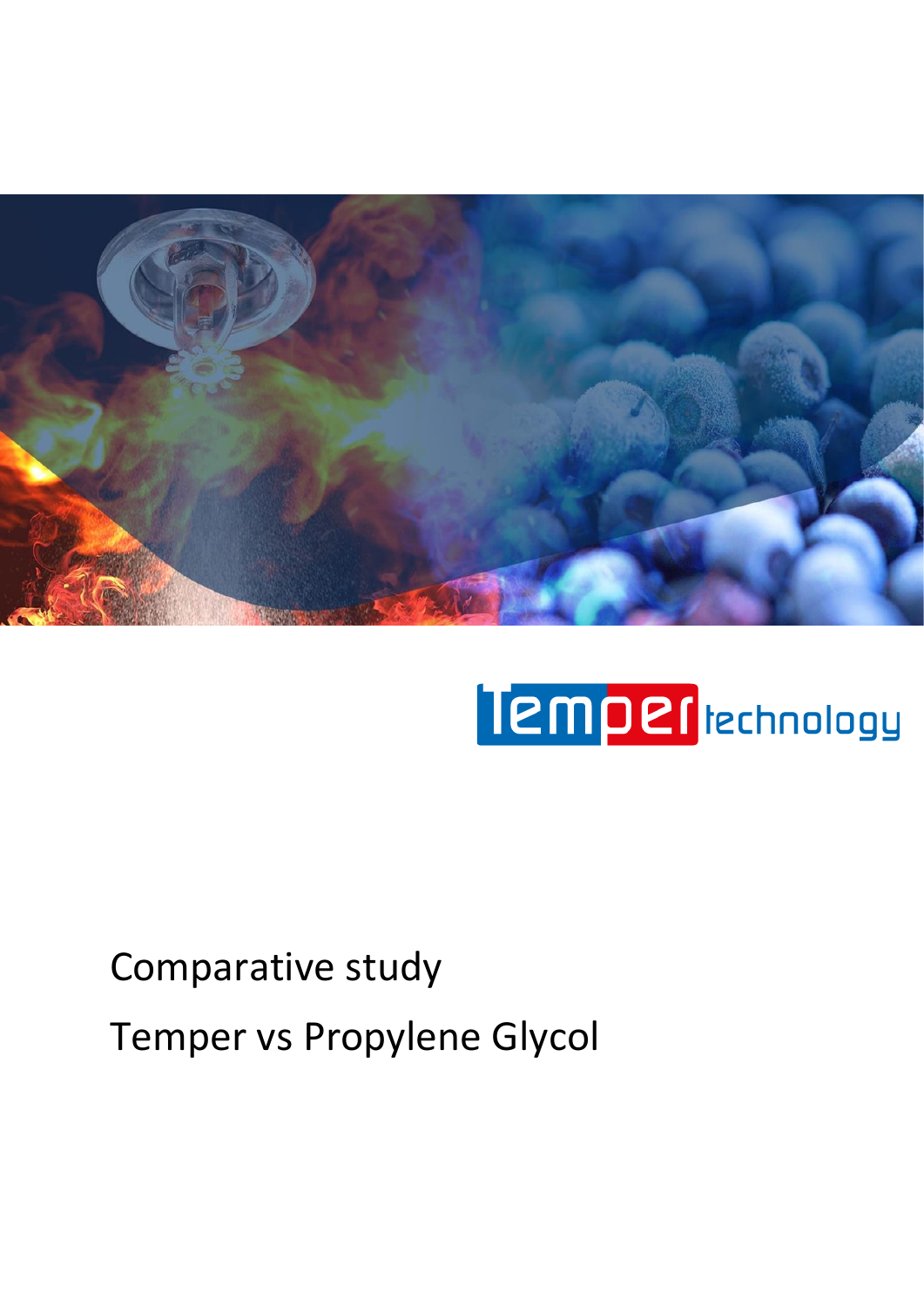

#### **Introduction**

#### **Why cooling and freezing?**

Cooling and freezing are requested in many areas, like climate testing, sport arenas, air condition, and chemical process cooling **but perhaps the most known: cooling in foodstuff production, where often both cooling and freezing is needed?**

In a secondary refrigeration system with a heat transfer fluid (HTF) as the energy transfer medium, three main components can be identified. Namely **plate heat exchangers (PHE)** between refrigerant and heat transfer fluid, **cooling battery** during transfer from heat transfer fluid to the air in the refrigerated area and the **pumps** for the circulation of the HTF.

Heat transfer coefficient together with the heat transfer surface and the temperature difference defines the total heat transfer. If you have good heat transfer coefficient you may reduce the heat transfer surface and keeping the same total heat load.



Temper's specific heat is lower than MPG or 1.3-Propanediol. However, its higher density leads to very similar values of volumetric flow. Together with the good thermal properties of Temper it results in smaller size and lower price of most of the system components, especially those that represent the highest cost in an installation, and consequently lower energy consumption.

Chemical degradation of glycols is an aspect that needs to be considered, a phenomenon that does not occur with Temper (100% chemically stable fluid and without degradation of the mixture). Glycol alcohols (MPG, MEG) and those derived from plant sources degrade slowly when subject to high temperatures (> +30℃) and with the presence of oxygen and/or metals. This degradation generates acids and other products harmful to the installation, apart from making the lose its antifreeze properties.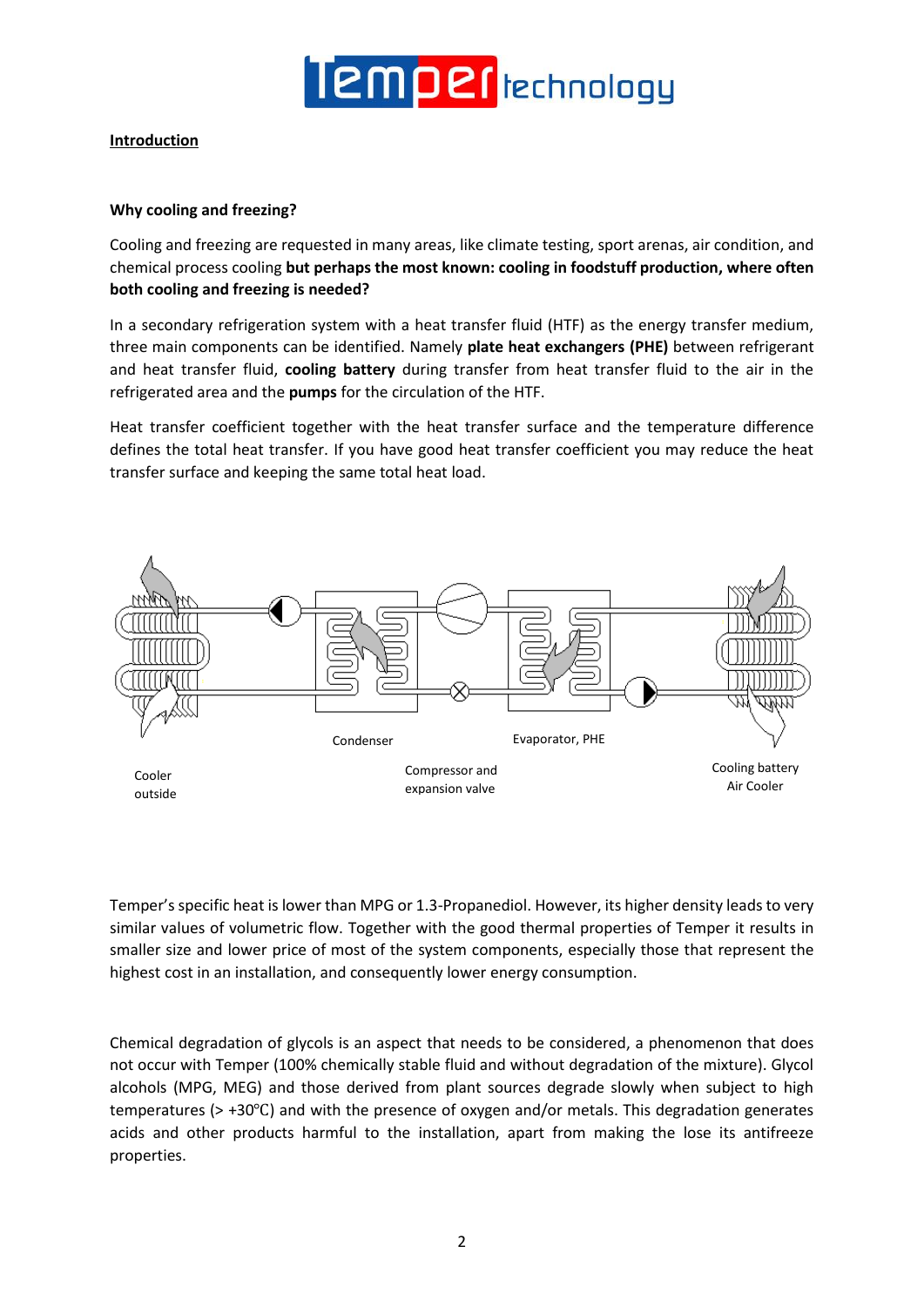

## **Temper vs glycol medium temperature comparative study**

**Typical conditions in low temperature applications (e.g. cabinets or rooms):**

| <b>Cooling Power:</b>     | 200kW |
|---------------------------|-------|
| Fluid Inlet Temperature:  | -8°C  |
| Fluid Outlet Temperature: | -4°C  |
| Service Temperature:      | ∩°∩   |

| <b>GENERAL THERMAL PROPERTIES</b> |                         |                             |                                     |                                     |                                              |                                      |                                                      |  |  |
|-----------------------------------|-------------------------|-----------------------------|-------------------------------------|-------------------------------------|----------------------------------------------|--------------------------------------|------------------------------------------------------|--|--|
| <b>Temperature</b><br>°C          | <b>Fluid</b>            | <b>Freezing</b><br>point °C | <b>Density</b><br>kg/m <sup>3</sup> | <b>Specific</b><br>heat,<br>kJ/kg.K | <b>Thermal</b><br>conduc-<br>tivity<br>W/m.K | <b>Dynamic</b><br>viscosity<br>mPa.s | <b>Kinematic</b><br>viscosity,<br>mm <sup>2</sup> /s |  |  |
| $-10$                             | Temper <sup>®</sup> -15 | $-15$                       | 1.121,0                             | 3,374                               | 0,484                                        | 4,63                                 | 4,13                                                 |  |  |
|                                   | <b>MPG 35%</b>          | $-17$                       | 1.044,3                             | 3,702                               | 0,391                                        | 16,96                                | 16,24                                                |  |  |
| $-5$                              | Temper <sup>®</sup> -15 | $-15$                       | 1.120,0                             | 3,388                               | 0,491                                        | 3,87                                 | 3,45                                                 |  |  |
|                                   | <b>MPG 35%</b>          | $-17$                       | 1.042,6                             | 3,717                               | 0,397                                        | 12,6                                 | 12,09                                                |  |  |
| 0                                 | Temper <sup>®</sup> -15 | $-15$                       | 1.119,0                             | 3,4                                 | 0,498                                        | 3,11                                 | 2,78                                                 |  |  |
|                                   | <b>MPG 35%</b>          | $-17$                       | 1.040,9                             | 3,732                               | 0,403                                        | 9,55                                 | 9,17                                                 |  |  |

#### **COMPONENTS**

| <b>ECO MODINE AIR COOLER</b> |               |               | 25 <sub>k</sub> W  | 70 kPa max. |                            |
|------------------------------|---------------|---------------|--------------------|-------------|----------------------------|
| <b>Fluid</b>                 | <b>Model</b>  | <b>Price</b>  | <b>Capacity kW</b> | Flow I/h    | <b>Exchange</b><br>surface |
| Temper <sup>®</sup> -15      | ICE 43A06 W12 | €7.688        | 24.78              | 5.986       | 97                         |
| MPG 35%                      | ICE 52B06 W16 | €9.313 (+19%) | 25,95              | 5.885       | 140 (+31%)                 |

To obtain the required performances in case of choosing MPG or 1,3-Propanediol as secondary fluid (an air cooler of 25 kW with a maximum pressure drops of 70 kPa), we would need a 31% larger equipment. This would result in a cost increase of 19% compared to Temper-15.

|                | <b>SWEP PLATE HEAT EXCHANGER</b> |              | <b>100 kW</b>   |          |                 |                 |
|----------------|----------------------------------|--------------|-----------------|----------|-----------------|-----------------|
| <b>Fluid</b>   | <b>Model</b>                     | <b>Price</b> | <b>Capacity</b> | Flow I/h | <b>Pressure</b> | <b>Exchange</b> |
|                |                                  |              | <b>kW</b>       |          | drop kPa        | surface         |
| Temper®-15     | P250ASx206                       | €3.712       | 100             | 24.150   | 13.60           | 26,50           |
| <b>MPG 35%</b> | P250ASx250                       | €4.350       | 100             | 23.290   | 16,20 (+17%)    | 32,20 (+18%)    |
|                |                                  | (+15%)       |                 |          |                 |                 |

In the case of choosing an MPG or 1,3-Propanediol as a secondary fluid, a larger heat exchanger with more plates 250 for Glycol and 206 for Temper) is needed and an 18 % higher exchange surface. Furthermore, the pressure drop will increase with 17% in the case of MPG or 1,3-Propanediol, compared with Temper.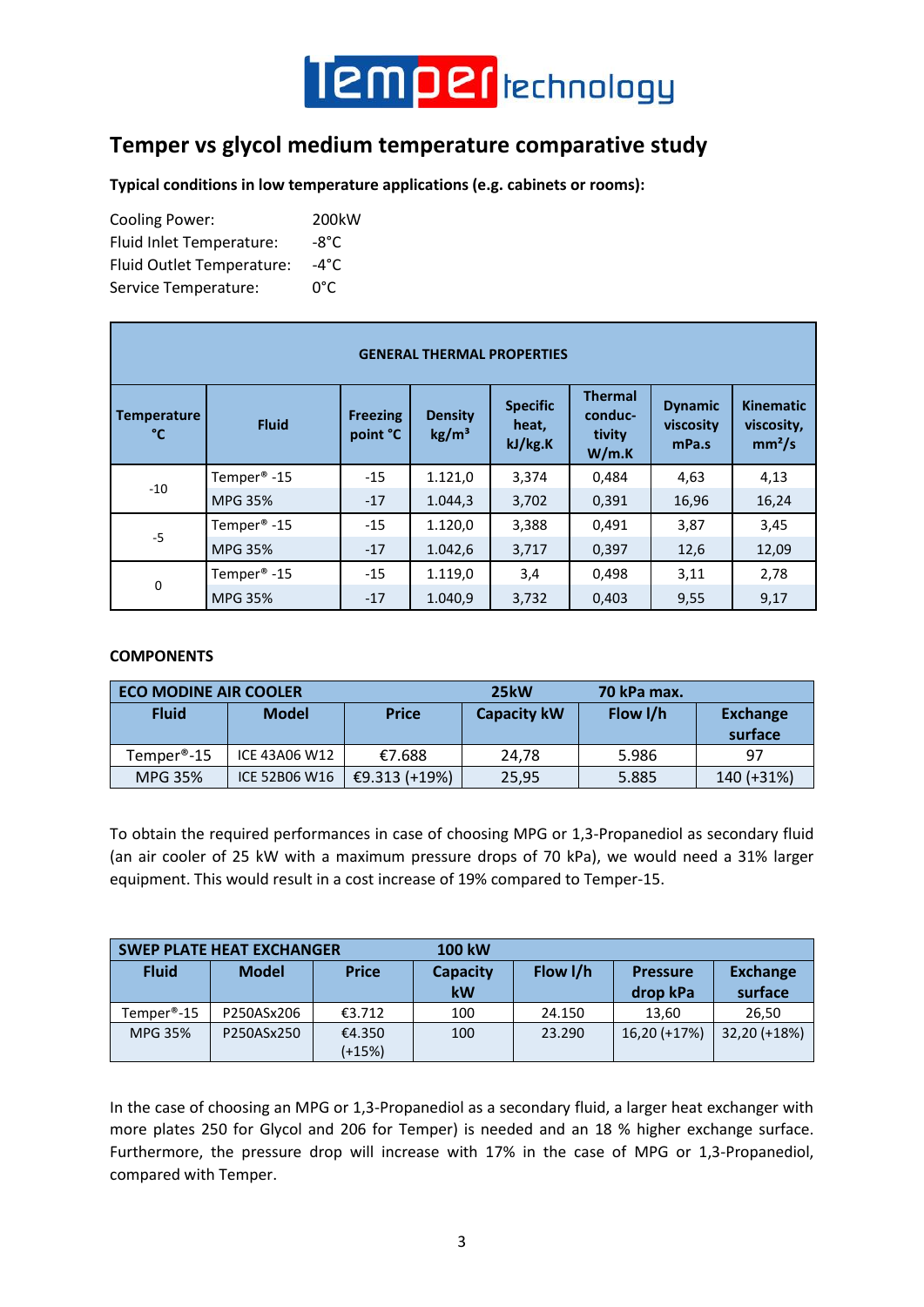

### **Temper vs glycol low temperature comparative study**

**Typical conditions in low temperature applications (e.g. cabinets or rooms):**

| <b>Cooling Power:</b>     | 200 kW          |
|---------------------------|-----------------|
| Fluid Inlet Temperature:  | -28°C           |
| Fluid Outlet Temperature: | $-24\degree$ C  |
| Service Temperature:      | $-20^{\circ}$ C |

| <b>GENERAL THERMAL PROPERTIES</b> |                         |                             |                                   |                                     |                                              |                                      |                                                      |  |  |
|-----------------------------------|-------------------------|-----------------------------|-----------------------------------|-------------------------------------|----------------------------------------------|--------------------------------------|------------------------------------------------------|--|--|
| <b>Temperature</b><br>°C          | <b>Fluid</b>            | <b>Freezing</b><br>point °C | <b>Density</b><br>$\text{kg/m}^3$ | <b>Specific</b><br>heat,<br>kJ/kg.K | <b>Thermal</b><br>conduc-<br>tivity<br>W/m.K | <b>Dynamic</b><br>viscosity<br>mPa.s | <b>Kinematic</b><br>viscosity,<br>mm <sup>2</sup> /s |  |  |
|                                   | Temper <sup>®</sup> -40 | -40                         | 1.226,0                           | 2,851                               | 0,405                                        | 34,62                                | 28,24                                                |  |  |
| $-35$                             | <b>MPG 55%</b>          | $-41$                       | 1.069,1                           | 3,21                                | 0,307                                        | 312                                  | 291,8                                                |  |  |
| $-30$                             | Temper <sup>®</sup> -40 | -40                         | 1.225,0                           | 2,875                               | 0,41                                         | 23,96                                | 19,56                                                |  |  |
|                                   | <b>MPG 55%</b>          | $-41$                       | 1.067,6                           | 3,231                               | 0,311                                        | 199,3                                | 186,7                                                |  |  |
| $-25$                             | Temper <sup>®</sup> -40 | $-40$                       | 1.223,0                           | 2,897                               | 0,416                                        | 17,13                                | 14                                                   |  |  |
|                                   | <b>MPG 55%</b>          | $-41$                       | 1.066,0                           | 3,252                               | 0,315                                        | 130,7                                | 122,6                                                |  |  |

#### **Components**

| <b>GÜNTNER AIR COOLER</b> |                               | <b>25 kW</b>      |                              | 70 kPa max. |                             |                            |
|---------------------------|-------------------------------|-------------------|------------------------------|-------------|-----------------------------|----------------------------|
| <b>Fluid</b>              | <b>Model</b>                  | <b>Price</b>      | <b>Capacity</b><br><b>kW</b> | Flow I/h    | <b>Pressure</b><br>drop kPa | <b>Exchange</b><br>surface |
| Temper <sup>®</sup> -40   | GGHN 080.2F/27-<br>AHS50/4P.E | €12.128           | 24,30                        | 6.180       | 41                          | 325,60                     |
| <b>MPG 55%</b>            | GGHN 080.2H/27-<br>AHS50/8P.E | €14.303<br>(+18%) | 25,30                        | 6.350       | 68 (+65%)                   | 434,20<br>$(+33%)$         |

To obtain the required performances in case of choosing MPG or 1,3-Propanediol as secondary fluid (an air cooler of 25kW, with a maximum load loss of 70 kPa), we would need a 33% larger equipment. This would result in a price increase of 18% compared to the Temper-40.

Bearing in mind that in a normal installation the air cooler represents a significant percentage. Large savings will be made by choosing the Temper fluid instead of the MPG or 1,3-Propanediol.